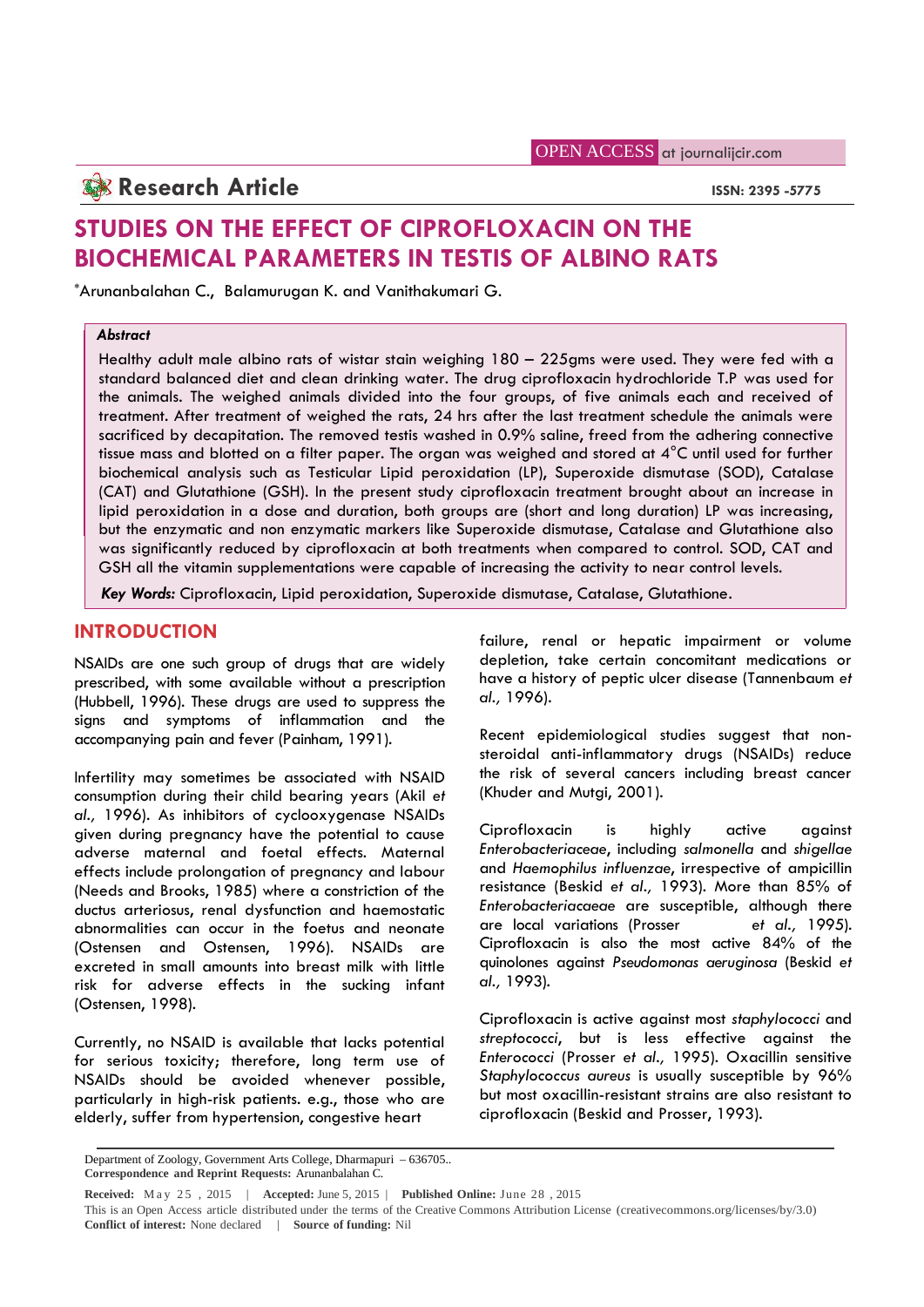Ciprofloxacin is much less active against *Streptococcus pneumonia* than other respiratory pathogens (58%) and concentrations that can be attained in the respiratory tract are only one-third of the mean inhibitory concentration (MIC) (Cherubin *et al.,* 1992). *Listeria spp* and *Mycobacterium* spp. are not susceptible to ciprofloxacin than other quinolones (Klopman *et al.,* 1994).

In an animal study, administration of an extract of the whole plant dandelion (actually *Taraxacum*, *mongolicum*), a close relative of the more common western dandelion, (*Taraxacum officinale*) concomitantly with ciprofloxacin decreased absorption of the drug. Preliminary research in animals has shown that fennel may also reduce the absorption of ciprofloxacin. The authors found this was due to the high mineral content of the herbs (Zhu *et al*., 1999).

# **MATERIALS AND METHODS**

Healthy adult male albino rats of Wistar strain weighing 180 - 225 gms were used in the present investigation. They were housed in clean cages in a well ventilated room with  $12 \pm 1$  hour light and  $12 \pm 1$ 1 hour dark schedule. They were fed with a standard balanced diet and clean drinking water was made available *ad libitum*. The drug Ciprofloxacin hydrochloride T.P. manufactured by Okasa Limited, Goa, India was used for the The animals were weighed and divided into the following four groups, of 5 animals each, and received the following regimen of treatment.

**Group I: Control:** Rats received distilled water and oil orally, respectively.

**Group II: Short Duration:** Rats received ciprofloxacin hydrochloride for one week

**Group III: Short Duration + Withdrawal:** Treatment as for group IV plus 14 days of drug withdrawal

**Group IV: Long Duration:** Rats received ciproflaxacin hydrochloride for four weeks

**Group V: Long Duration +Withdrawal:** Treatment as for group IV plus 60 days of drug withdrawal.

Group II and Group IV were further subdivided into five sub aroups.

1. Low dose ciprofloxacin treated group : The rats received ciprofloxacin (250 mg/60 kg body weight)

- 2. High dose ciprofloxacin treated group : The rats received ciprofloxacin (400 mg/60 kg body weight)
- 3. High dose ciprofloxacin + vitamin 'A' treated group: The rats received ciprofloxacin (400 mg / 60 kg body weight) and vitamin 'A' (7.5 mg / 60 kg body weight), respectively.
- 4. High dose ciprofloxacin + vitamin 'C' treated group: The rats received ciprofloxacin (400 mg/60 kg body weight) and vitamin 'C' (500 mg / 60 kg body weight), respectively.
- 5. High dose ciprofloxacin + vitamin 'E' treated group: The rats received ciprofloxacin (400 mg/60 kg body weight) and vitamin 'E' (600 mg / 60 kg body weight), respectively.

Short duration treatment rats received ciprofloxacin orally for seven consecutive days and long duration treatment rats received the same dosage of ciprofloxacin orally for 4 weeks. And further the drug was withdrawn for the next 14 days and 60 days, respectively, Experiment. The drug was dissolved in distilled water and was administered orally.

## **CHEMICALS AND REAGENTS**

All chemicals and reagents used for the experiments were of analytical grade and were obtained from BDH (British Drug House, England and India), E. Merck (Germany and India), Sigma chemical company (USA), Loba chemie (Indo austranol Co, India) Qualigens fine chemicals division (Mumbai).

## **EXPERIMENTAL PROCEDURE**

The animals were weighed before and after treatment. Twenty four hours after the last treatment schedule the animals were sacrificed by decapitation method. The removed testis washed in 0.9% saline, freed from the adhering connective tissue mass and blotted on a filter paper. The organ was weighed and stored at 4°C until used for further biochemical analysis

#### **EXTRACTION OF THE ENZYME FROM TISSUE**

The testis tissue were homogenised in 0.25 M sucrose using Potter Elvejhem homogenizer. The homogenates were frozen and thawed thrice and centrifuged at 1000 x g for 10 min at  $4^{\circ}$ C. The supernatant was filtered and the filterates were kept frozen at 5°C before analysis.

#### **BIOCHEMICAL ANALYSIS**

The levels of lipid peroxidation in testis are estimated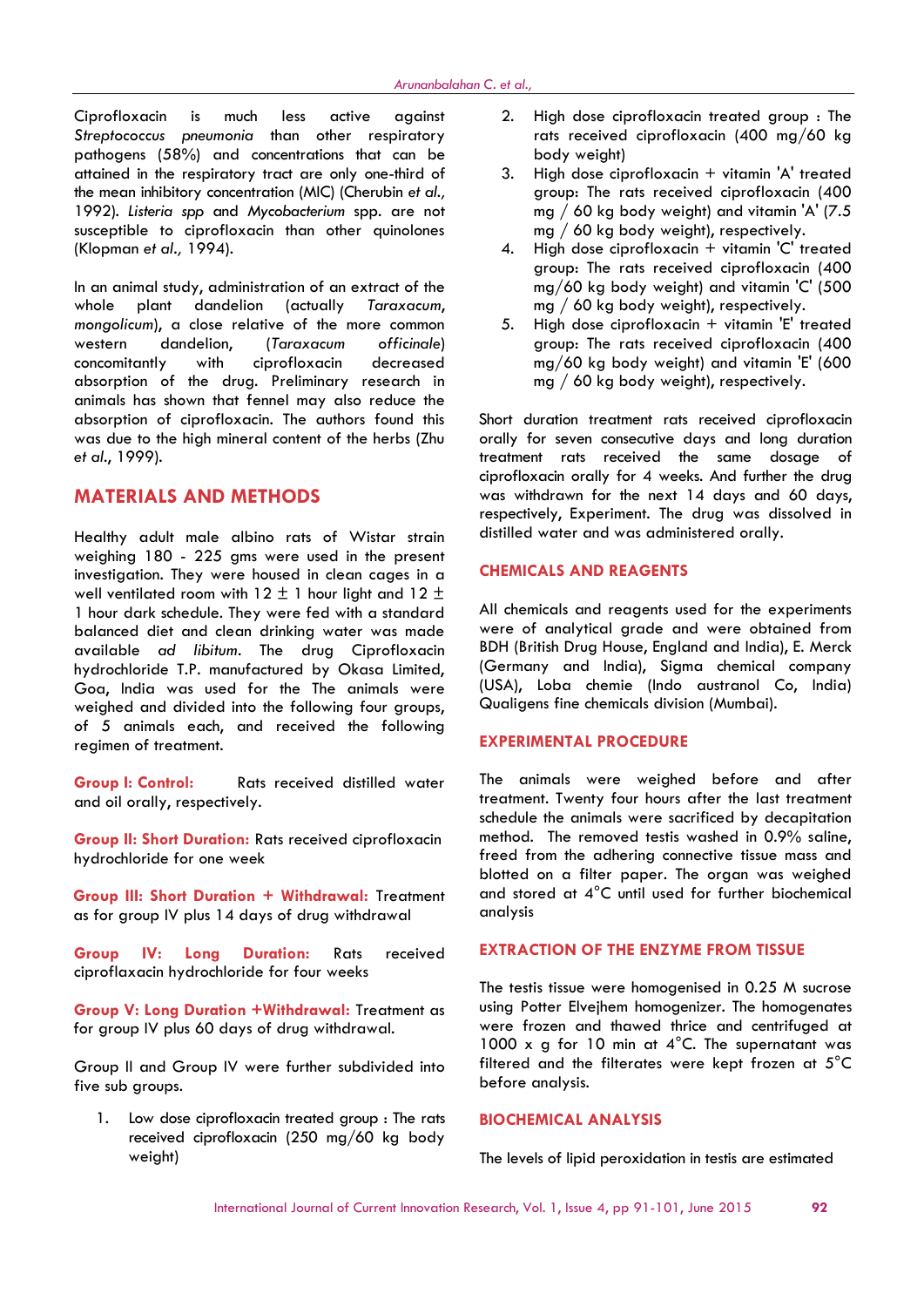by the method of Nichens and Samuelson (1968). The activity of superoxide dismutase (SOD; EC 1.15.1.1) was assayed by the method of Kakkar *et al*. (1984). Catalase (CAT; EC.1.11.1.6.) was assayed colorimetrically by the method of Sinha (1972) and Total glutathione (reduced) in testis was determined according to the method of Beutler and Kelley (1963).

# **RESULTS**

#### **Effect on Testicular Lipid peroxidation (LP) (Table.1)**

Ciprofloxacin treatment brought about an increase in lipid peroxidation (LP) in a dose and duration dependent manner. In the short duration group, a 2 to 3 fold increase in LP was evident, however, a 5 to 9 fold elevation of the same was observed in the long duration drug treated groups. In short duration groups neither drug withdrawal nor vitamin supplementations had any restorative effect. However, in long duration groups all the vitamins (A, C, E) were very efficient in bringing back the lipid peroxidation to near normalcy. The withdrawal of the drug was ineffective in changing the drug effects.

#### **Long duration treatments**

Unlike short duration changes induced by Ciprofloxacin, a significant lowering of the SOD activity was observed in a dose dependent manner when the drug was given for a longer period. Neither drug withdrawal nor vitamin supplementations could stimulate the enzymatic activity back to control levels.

### **Effect on Testicular Catalase (CAT) Activity (Table.1)**

#### *Short duration treatment*

Ciprofloxacin treatment caused a decrease in testicular catalase activity in both low (23%) and high dose (48%), groups of animals, respectively. Only vitamin C could restore the enzymatic activity back to control levels. Whereas, drug withdrawal as well as supplementation with vitamins A and E could raise the enzymatic activity only partially to the level observed in low dose drug treated rats.

#### *Long duration treatment*

The drug administration for longer duration had

**Table1** Effect of Ciprofloxacin with and without vitamins supplementation on Testicular Lipid Peroxidation, Superoxide Dismutase, Catalase activity and Glutathione concentration in rats

| <b>GROUPS</b> | <b>TREATMENTS</b>                 | <b>LIPIDPEROXIDATION</b><br>( $n$ moles / mg. tissue) | <b>SUPEROXDE DISMUTASE</b><br>$min / mg$ . protein)<br>(n moles $/$ | <b>CATALASE</b><br>(n moles $/$<br>mg. protein) | <b>GLUTATHIONE</b><br>min<br>$(n \text{ moles} / \text{mg. tissue})$ |
|---------------|-----------------------------------|-------------------------------------------------------|---------------------------------------------------------------------|-------------------------------------------------|----------------------------------------------------------------------|
|               | Control                           | $0.276 + 0.005$                                       | $1.552$ <sup><math>\circ</math></sup> $\pm$ 0.018                   | $0.136 - 0.004$                                 | $0.0480^{\circ}$ + 0.0004                                            |
| Ш             | <b>Short duration</b><br>Low dose | $0.7239 \pm 0.001$                                    | $1.414 \pm 0.0008$                                                  | $0.105 - \pm 0.001$                             | $0.0323+0.0005$                                                      |
|               | High dose                         | $1.153 \text{°} \pm 0.001$                            | $1.312e \pm 0.003$                                                  | $0.092 + 0.0002$                                | $0.0342d \pm 0.0007$                                                 |
|               | High dose + vitamin 'A'           | $0.981 \pm 0.001$                                     | $1.473 \times 10.002$                                               | $0.99d + 0.0003$                                | $0.0413 \cdot \pm 7.0700$                                            |
|               | High dose + vitamin 'C'           | $0.665h \pm 0.002$                                    | $1.496^{\rm b} \pm 0.004$                                           | $0.129b \pm 0.003$                              | $0.0383 \times \pm 0.0004$                                           |
|               | High dose $+$ vitamin $E'$        | $0.780$ <sup>g</sup> ± 0.002                          | $1.423d \pm 0.003$                                                  | $0.087 \pm 0.001$                               | $0.02639 \pm 0.0008$                                                 |
| Ш             | Withdrawal                        | $1.688c \pm 0.008$                                    | $1.420d + 0.0008$                                                   | $0.106c + 0.0007$                               | $0.0294 + 0.0002$                                                    |
| IV            | <b>Long duration</b><br>Low dose  | $1.556d \pm 0.002$                                    | $0.307 \pm 0.001$                                                   | $0.035h \pm 0.0003$                             | $0.0130 \pm 0.0003$                                                  |
|               | High dose                         | $2.448^{\circ} \pm 0.001$                             | $0.287 \text{ i} \pm 0.002$                                         | $0.026$ <sup>i</sup> ± 0.0006                   | $0.0090$ ± 0.0002                                                    |
|               | High dose + vitamin 'A'           | $0.248 \pm 0.002$                                     | $0.328h \pm 0.002$                                                  | $0.038h \pm 0.0001$                             | $0.0176h \pm 0.0004$                                                 |
|               | High dose + vitamin 'C'           | $0.227 \pm 0.002$                                     | $0.402^{f}$ ± 0.003                                                 | $0.0459 \pm 0.0003$                             | $0.0081 \text{ i} \pm 0.0001$                                        |
|               | High dose + vitamin 'E'           | $0.239 + 0.001$                                       | $0.318$ <sup>hi</sup> ± 0.003                                       | $0.033h \pm 0.0002$                             | $0.0086 \text{ i} \pm 0.0005$                                        |
| V             | Withdrawal                        | $2.937^{\circ}$ + 0.001                               | $0.3479 + 0.001$                                                    | $0.037h + 0.0001$                               | $0.0138 \pm 0.0001$                                                  |

Each value in the mean ±SE; Means followed by a common letter are not significantly different at the 5% Level of DMRT.

**Effect on Testicular Superoxide dismutase (SOD) Activity (Table.1)**

#### *Short duration Treatment*

Ciprofloxacin administration caused a lowering of the SOD activity by 15% only in the high dose group. This decrease was compensated slightly by drug withdrawal.

All the vitamin supplementations were capable of increasing the SOD activity to near control levels.

drastic effect on catalase activity, since, 74 to 80% decrease was observed at both the doses. Neither drug withdrawal nor vitamin supplementations had any marked restorative effect.

## *Effect on Testicular Glutathione (GSH) (Table.1)*

Like the enzymatic systems (SOD and Catalase), the testicular glutathione also was adversely affected by ciprofloxacin at both short and long duration treatments, in a dose and duration dependent manner. The glutathione levels were significantly reduced i.e., 30 to 33% reduction in short duration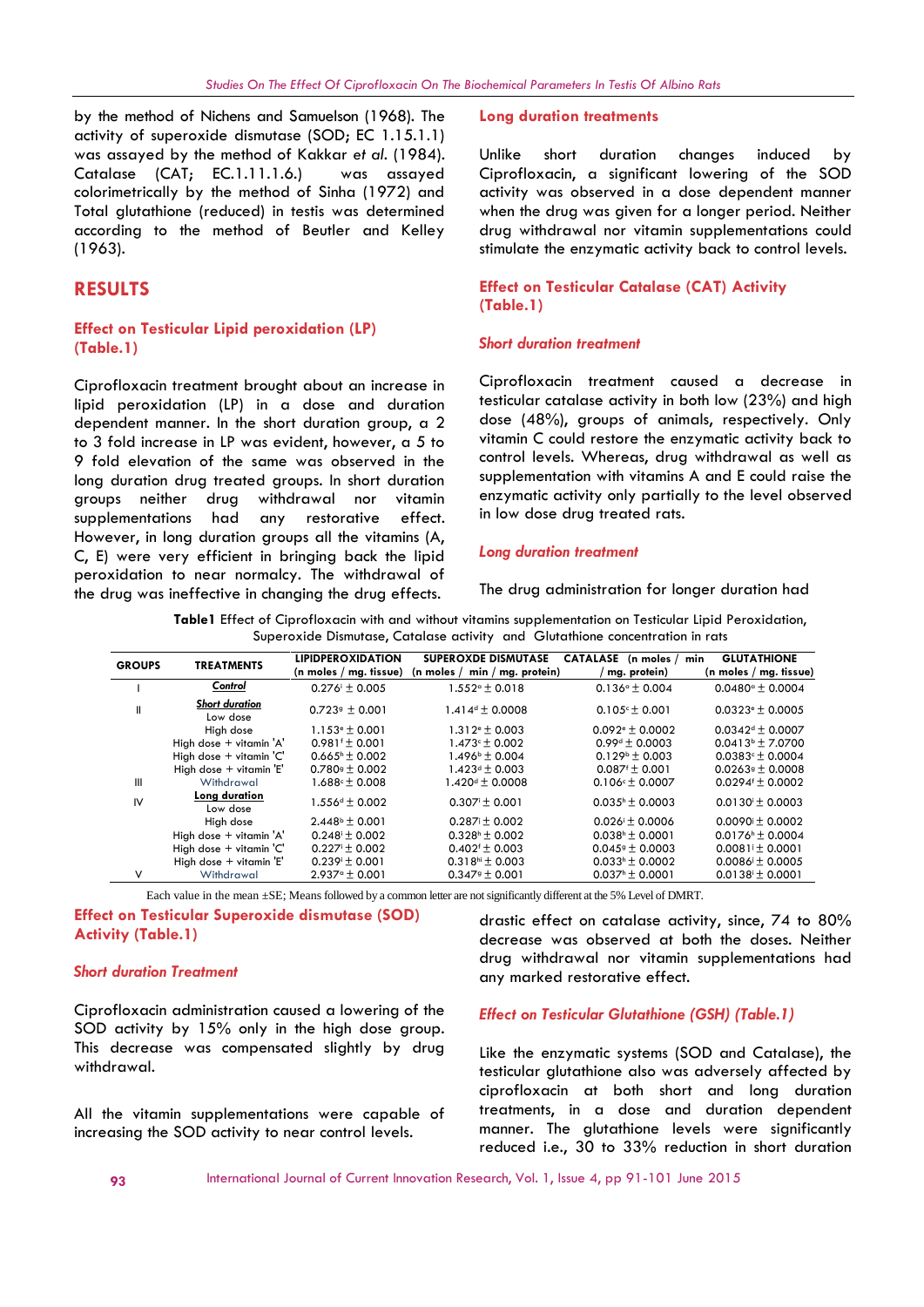group and 73 to 81% reduction in long duration group. Only vitamin A could partially raise the glutathione concentration in the high dose drug treated groups. Drug withdrawal was ineffective in bringing any change in the glutathione concentration induced by the drug.

# **DISCUSSION**

#### **Effect on Testicular Lipid peroxidation**

Lipid peroxidation occurs mainly in membranes, where rain the content of unsaturated fattyacids is relatively high. Peroxidation of membrane lipids arising out of oxidative damage in intact cells results in decreased fluidity, inactivation of membrane bound enzymes and receptors and changes in nonspecific ion permeability. Greater the unsaturation, greater is the lipid peroxidation. Cumulative effects of lipid peroxidation have been implicated as underlying mechanisms in various pathological conditions like atherosclerosis, haemolytic anemias and ischemia (Halliwell, 1993). Cellular antioxidant defense systems such as superoxide dismutase, and antioxidants such as tocopherol and  $\beta$ carotene are considered to play a significant role in quenching reactive oxygen species (ROS) thereby displaying a modulatory role in many of the disease in testicular<br>conditions (Shanidi et al., 1992). conditions (Shanidi *et al*., 1992).

When the endogenous respiration of washed suspensions of bovine or ovine spermatozoa is followed manometrically over several hours at 37°C, a gradual decline in the rate of oxygen uptake and in motility is invariably registered; this can be prevented if the sperm suspension is supplemented with an oxidizable substrate such as fructose, glucose, lactate, pyruvate or acetate, all of which are capable of sustaining exogenous sperm respiration (Mann and Lutwak - Mann, 1948).

It was also noted by Masaki (1974) and others that during prolonged storage of bovine or ovine spermatozoa at 4°C (the temperature at which semen is stored prior to artificial insemination), their content of phospholipid, especially plasmalogen, decreases move quickly in samples losing their motility faster. The falling rate of endogenous respiration and poor storability may be a result of the afore-mentioned decrease in acylester bonds of sperm phospholipid, when lysoplasmalogen is liberated, a metabolite which is notoriously harmful to spermatozoa (Hartree and Mann, 1960). Another plausible explanation is that during aerobic incubation the sperm phospholipid undergoes peroxidation, which leads to the formation of toxic fatty acid peroxides. This is borne out by observations on both animal and human spermatozoa, indicating that mammalian spermatozoa are highly susceptible to lipid peroxidation and that peroxidized fatty acids are strongly spermicidal (Mann *et al*., 1980).

Coincidentally with lipid peroside formation, motility and metabolism in the sperm suspension decline and certain intracellular enzymes escape from the spermatozoa through the damaged plasma membrane. The peroxidation is accompanied by a fall in phospholipids roughly two-thirds of their lipid-P half their content of plasmalogen, palmitaldehyde and major unsaturated fatty acids such as decosahexaenoic and arachidonic acid (Jones and Mann, 1976).

Similarly, a detrimental effect on motility develops when a fresh suspension of motile ram spermatozoa is with peroxidized decosahexaenoic arachidonic or other unsaturated fatty acids; toxicity caused in this way is directly related to the degree of fatty acid peroxidation, and manifests itself by an instantaneous arrest of motility and loss of respiratory and fructolytic activity (Jones and Mann, 1977).

In the present study, there was a remarkable increase in testicular lipid peroxidation process and a lowered concentration after ciprofloxacin treatment at low and high doses and this effect was persistent even after drug withdrawal. The lowered glutathione suggests an inhibition of glutathione induced cell protection against oxidative damage and membrane lipid peroxidation. Lipid peroxidation observed in this study indicates increase in the loss of essential fatty acids, erosion of antioxidant protection and increase in the membrane leakiness etc. (Mead, 1976). The increased lipid peroxidation also indicates a depletion of vitamins especially vitamin E due to the drug effect, as supplementation with vitamin E could lower the TBA materials to control levels.

Mammalian cells accumulate ascorbate from tissue fluids against a concentration gradient coupled to uptake of Na<sup>+</sup>. Gut absorption of ascorbate is also Na<sup>+</sup>- dependent. Several cell types (especially neutrophils) also rapidly take up oxidized ascorbate (DHA) if it is present and may use some of the glucose transport systems to do so (Rumsey *et al*., 1997). The most striking chemical property of ascorbate is its ability to act as a reducing agent. The observation that dietary ascorbate inhibits the carcinogenic action of several nitroso-compounds fed to animals can in part be attributed to its ability to reduce them to inactive forms. *In vitro*, ascorbate has been shown to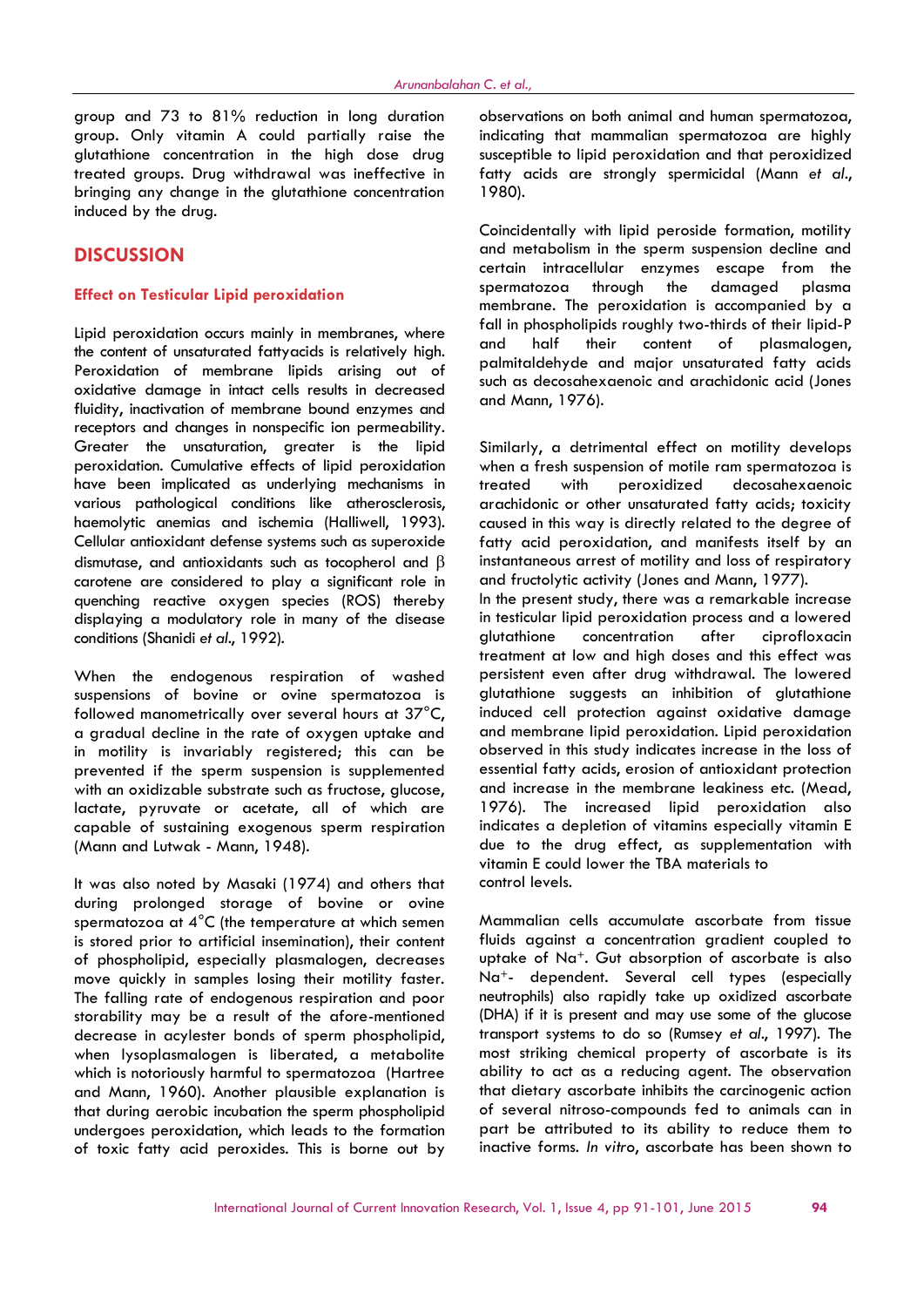have a multiplicity of antioxidant properties, protecting various biomolecules against damage by both ROS and RNS. The levels of ascorbate found *in vitro* (30-100 µM in human plasma; higher in CSF, aqueous humour of the eye, gastric juice and lung lining fluid; millimolar levels intracellularly in many cell types) are sufficient to exert such antioxidant effects, i.e. an antioxidant action of ascorbate is feasible *in vivo*. However, direct evidence that ascorbate does act as an antioxidant *in vivo* is limited.

Nevertheless, feeding to guinea-pigs or ODS rats on a diet restricted in vitamin C has been reported to decrease the vitamin E content of tissues, consistent with an interaction between the two vitamins *in vivo* (Tanaka *et al*., 1997). An early study on guinea-pigs showed that a vitamin C-deficient diet led to increased exhalation of pentane and ethane, suggestive of increased lipid peroxidation *in vivo*. Further evidence for an antioxidant role of ascorbate *in vivo* is provided by studies of its depletion under conditions of oxidative stress (Schorah *et al*., 1996). Thus ascorbate becomes oxidized to DHA in synovial fluid in the knee-joints of patients with active rheumatoid arthritis and in the lungs of patients with adult respiratory distress syndrome. Presumably ascorbate is acting to scavenge ROS / RNS derived from the many activated phagocytes present. Measurement of ascorbyl radical by ESR has been used as an index of oxidative stress in several systems (Halliwell and Gutteridge, 1999).

Vitamin E, as a scavenger of peroxyl radicals, is probably the most important (but not the only), inhibitor of the free-radical chain reaction of lipid peroxidation in animals. Initiation of lipid peroxidation can be prevented by enzymes that savenger ROS / RNS and proteins that sequester transition metal ions. Sequestration of metal ions also prevents them from decomposing perioxides into chain-propagating peroxyl and alkoxyl radicals. The dietary content of vitamin E is one factor that affects the sensitivity of laboratory animals to certain toxins or to tissue insults such as ischaemia reperfusion (Halliwell and Gutterdge, 1999).

In animals, many of the signs of vitamin E deficiency can be partly or completely alleviated by feeding synthetic chain-breaking antioxidants (e.g. ethoxyquin or promethazine) or by raising the selenium content of the diet. It is well-known to veterinary practitioners, zoo-keepers and farmers that feeding unsaturated fats to animals increases their requirement for vitamin E. Feeding more vitamin E to pigs, chickens and cows has been reported to increase the stability of their meat against rancidity on storage (Schaefer *et al*., 1995). Tissue samples taken from vitamin E-deficient animals show evidence of peroxidation (e.g. as elevated levels of isoprotanes or, less convincingly as TBA-reactive material) and tissue homogenates or subcellular fractions from such animals peroxidize more rapidly than normal when incubated *in vitro*. Vitamin E deficient animals are more sensitive to the toxic effects of pure  $O_2$ . Vitamin E deficient rats exhale more hydrocarbon gases and accumulate fluorescent pigments in certain tissues more rapidly than normal, especially if they are fed a diet rich in PUFA's. Lack of vitamin E in the diets of rodents increases the rate of accumulation of Senescent Cell antigen, a cellsurface protein indicative of 'old' cells. It is a breakdown product of the membrane ion transport protein band 3 (Halliwell and Gutteridge, 1999).

So vitamin C appears to be an important antioxidant system. In the present study, vitamin C, E and A supplementations were effective in reducing the ciprofloxacin induced lipid peroxidation in the testis by expressing their antioxidant property effectively, especially when given for longer durations.

Many drugs are known to adversely affect the testicular cells by lipid peroxidation. Milton Prabu (1997) has shown cadmium chloride administration to cause tissue damage through lipid peroxidation Cheol park *et al*. (2003) have reported that rebamipide is an effective free radical scavenger and is known to inhibit the endogenous ROS production and the lipid peroxidation of cell membrane is sperms and to enhance the sperm during sperm processing and cryopreservation. Vitamin E administration causes significant improvement in sperm motility and viability according to Verma and Kanwar (1999). Verma and Nair (2002) have seen a similar adverse effect of aflatoxin induced lipid peroxidation in the testis of mice. Many workers have observed an increase in the hydrogen peroxide  $(H_2O_2)$  generation in the testis after administration of insecticides like lindane (Sujatha *et al*., 2001) endosulfan and methoxychlor (Chitra *et al*., 1999).

## *Effect on Testicular Superoxide dismutase (SOD)*

SOD is an important antioxidant enzyme since, SOD appears specific for  $\overline{\mathrm{O}}^\bullet_{2}$  as a substrate, it follows that O<sup>•</sup><sub>2</sub><sup>-</sup> is a species that is deleterious *in vivo*. When compared with such highly reactive species as OH ,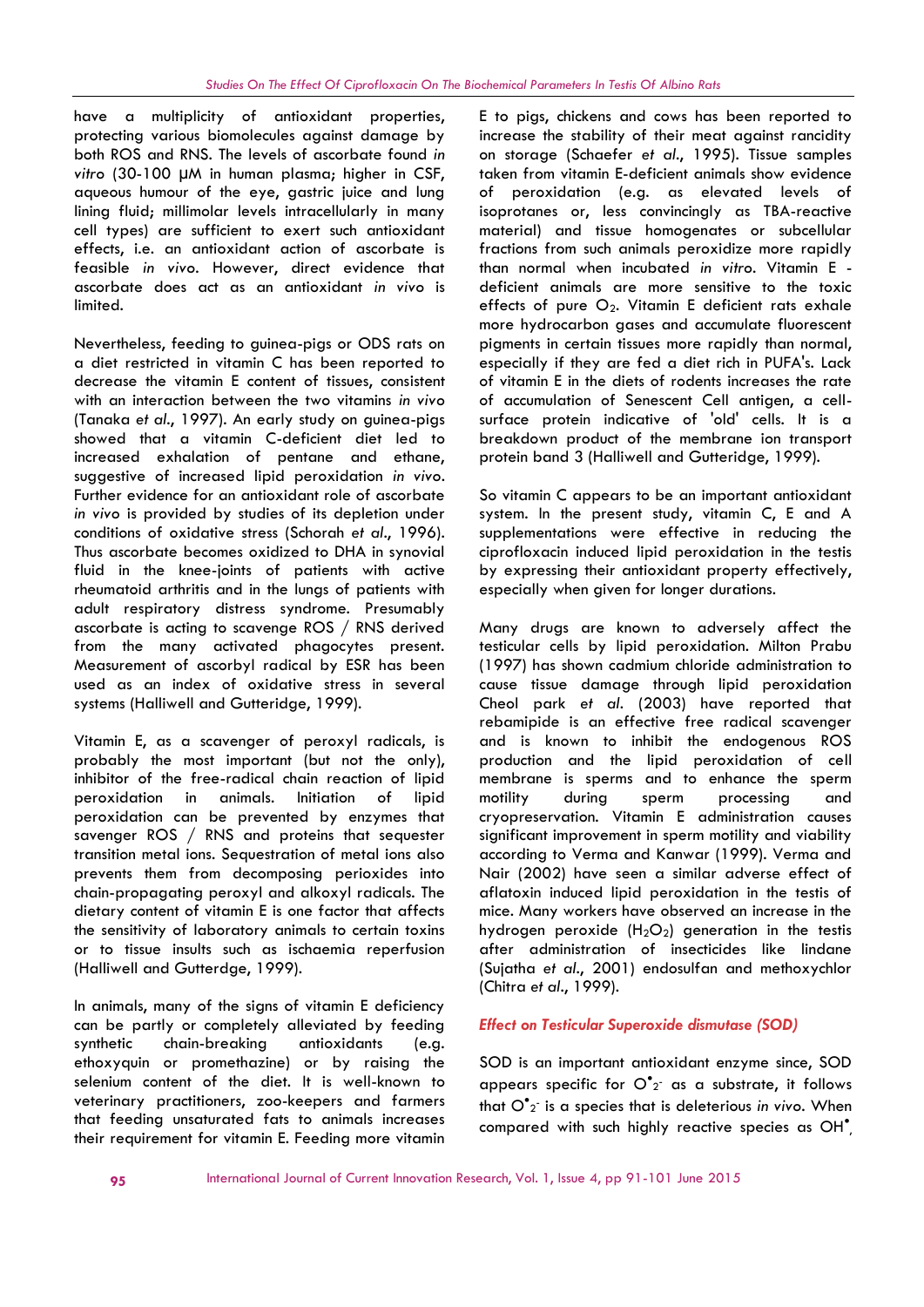$\mathsf{O}^\bullet$ 2<sup>-</sup> seems innocuous in chemical terms.

The protonated from of O<sup>\*</sup>2<sup>-</sup>, OH<sup>\*</sup>, is somewhat more stibor reactive than  $\mathsf{O}^\bullet_{2}$  itself.

For example,  $HO^{\bullet}$ <sub>2</sub> can initiate peroxidation of fatty acids and a small amount of  $OH<sup>*</sup><sub>2</sub>$  exists in equilibrium with O<sup>•</sup>2<sup>-</sup> even at physiological pH. The <sup>trans</sup> pH close to a membrane surface may be more acidic than the pH in bulk solution. So that  $OH<sup>2</sup><sub>2</sub>$  formation would be favoured. The pH beneath activated macrophages adhering to a surface has been reported to be  $\leq 5$ , and so a considerable amount of any  $O^{\bullet}$ <sub>2</sub> that they generate will exist as  $HO^{\bullet}$ <sub>2</sub>. HO $^{\bullet}$ <sub>2</sub> m should be able to cross membranes as easily as  $H_2O_2$ . Much of the  $O^{\bullet}$  generated within cells comes a from membrane – bound systems (e.g. the electron – transport chains of mitochondria and endoplasmic reticulum), and so  $HO^{\bullet}{}_{2}$  formed close to the membrane could conceivably produce damage. Any  $O^{\bullet}$ <sub>2</sub> that was produced in the hydrophobic  $f$  tis: membrane interior could be very damaging, since  $\overline{\mathrm{O}}^\bullet$ 2<sup>-</sup> is highly reactive in organic solvents. However, it has not been demonstrated that O $^{\bullet}$ <sub>2</sub> or HO $^{\bullet}$ <sub>2</sub>  $^{\circ}$ mediate direct membrane damage *in vivo* (Flint *et al*., 1993).

Superoxide can decrease the activity of other antioxidant defence enzymes, such as catalase and glutathione dehydratase, aconitase, fumarase and dihydroxyacid dehydratase (Flint *et al*., 1993). Dihydroxyacid dehydratase, which catalyses the third step in the biosynthesis of branched chain amino acids, contains a  $(4Fe-4s)^2$  + iron sulphur cluster at its active site, which is degraded upon exposure to  $O^{\bullet_2}$  and or (with a lower rate constant) to  $O_2$  itself. Thus, energy metabolism in the krebs cycle is a major target of damage by  $O^{\bullet}{}_{2}$ . Inactivation is caused by oxidation of the cluster, leading to release of iron ions. Mammalian aconitase (Gardner *et al*., 1994) has a similar cluster and inactivates NADH dehydrogenase in bovine heart submitochondrial particles (Zhang *et al*., 1990). Hence energy metabolism may be a target of direct damage by  $\overline{\mathrm{O}}^\bullet$ 2<sup>-</sup> in mammalian cells also.

Another important target of damage may be ribonucleotide reductase.

This enzyme, needed to provide the precursors required for DNA synthesis, has an essential tyrosine radical at its active site. The reductase is inactivated by exposure to free radicals that can combine with

the tyrosine radical: NO $^{\bullet}$  is one example and O $^{\bullet}{}_{2}^{-}$ may be another. Both *E. coli* and mammalian ribonucleotide reductases have been shown to be inactivated by O<sup>•</sup>2<sup>-</sup> generating systems *in vitr*o. Some mammalian creative kinases are also reported as inactivated by exposure to  $\mathsf{O}^\bullet_2$ . Superoxide may also damage Calcineurin, a protein involved in signal transduction (Gaudu *et al*., 1996).

In the present study, ciprofloxacin had brought about an decrease in SOD activity in testis. The reduced SOD enzyme levels suggests poor conversion of superoxide anions to hydrozen peroxide. The reduced catalase activity indicates a lowered metabolism of hydrogen peroxide produced by SOD action to water and molecular oxygen. The reduced availability of glutathione as cofactor for the catalase induced metabolism further confirms the inactivation of the anti-oxidant mechanisms by the drug ciprofloxacin and production of more and more of reactive oxygen species and oxidative stress in the tissue.

Ciprofloxacin induced decrease in SOD activity was compensated by both drug withdrawal. Co administration with vitamin C, E and A had protective effect against the drug induced ROS generation and oxidative stress. The pivotal roles of nutritional antioxidants are clearly understood, as evidenced by the antioxidative function of vitamin E (Bhardwaj *et al.*, 2000; Verma and Nair, 2002), which is frequently used as a food additive as well as supplement to protect against oxidation. Vitamin A and C also have antioxidative functions (Das *et al*., 2002).

These compounds react directly with ROS and decrease their toxicity. Vitamin supplementations in the present study have also reacted directly with the ROS and hence the increasing SOD activity observed.

Many drugs are known to adversely affect the spermatozoa, production of spermatogenesis and spermiogenesis. Chitra *et al*. (2003) have shown bisphenol

A administration to cause an increase in oxidative stress in epididymis resulting in degeneration of epididymal epithelium in rats. Co-administration with vitamin C had a protective effect against the drug induced toxicity in epididymal sperm and tissue.

The epididymis and spermatozoa are highly rich in polyunsaturated fatty acid and thus susceptible to damages induced by ROS. To counteract the effects of ROS the epididymis and spermatozoa are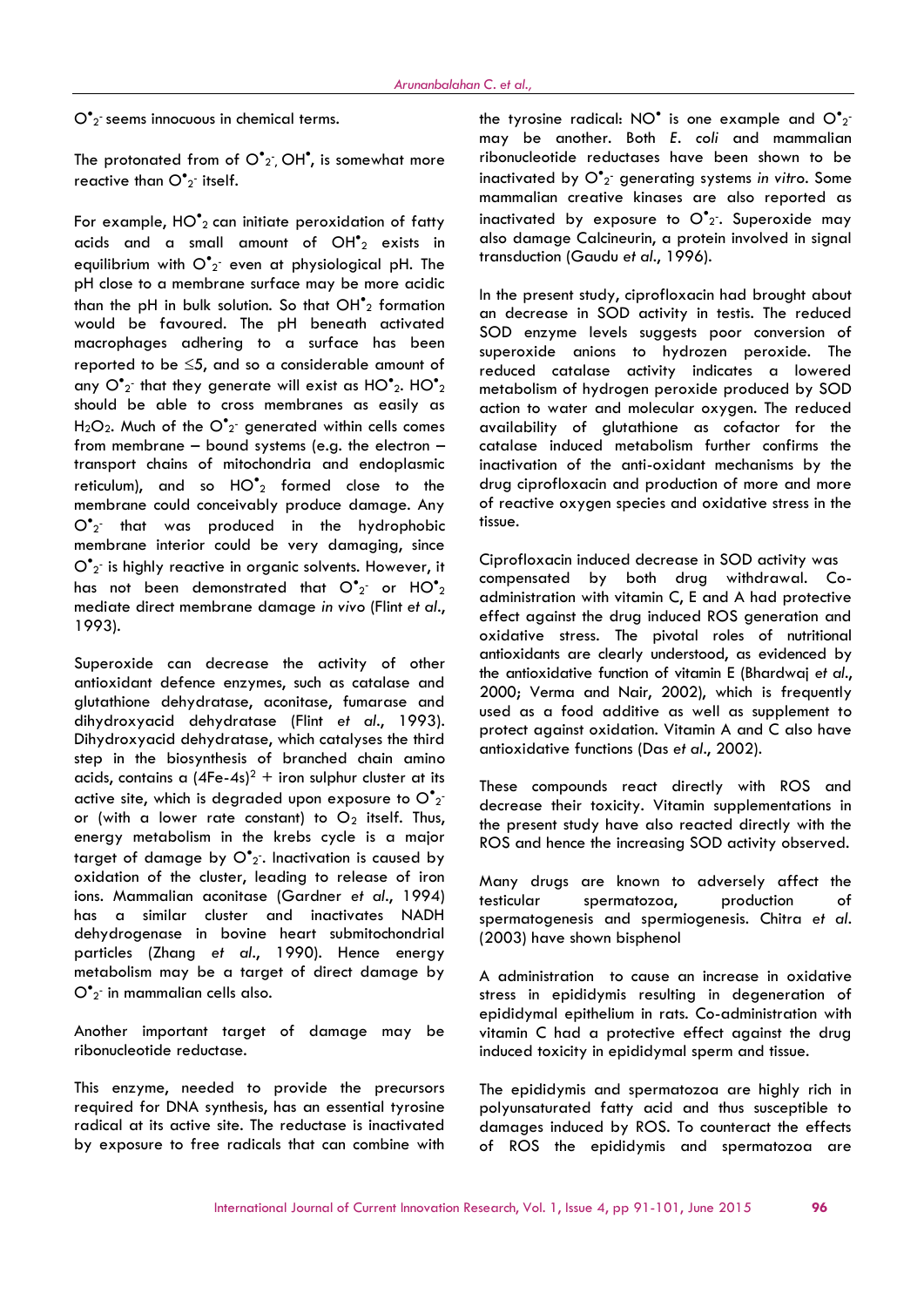equipped with antioxidant defence systems, namely superoxide dismutase, catalase, glutathione peroxidase and glutathione reductase. Increased lipid peroxidation may indicate an increased generation of free oxygen radicals in the epididymis, which has been associated with sperm mid-piece abnormalities and count decline (Thiele *et al*., 1995). Sujatha *et al*. (2001) in their studies indicate that lindane alters testicular functions possibly by inducing reactive oxygen species and decreasing the antioxidant enzymes thereby disrupting male reproduction.

## *Effect on Testicular Catalase (CAT)*

Animal catalases consist of four protein subunits, each of which contains a ferric haem group bound to its active site (Reid *et al.,* 1981). The haem groups are buried in non-polar pockets, connected to the surface by narrow channels, thus preventing most molecules larger than  $H_2O_2$  from gaining access. Each subunit usually has one molecule of NADPH bound to it. Dissociation of catalase into its subunits, which easily occurs on storage, freeze – drying or exposure of the enzyme to acid or alkali, causes loss of catalase activity (Sichak and Dounce, 1987).

The catalase activity of animal and plant tissues is largely or completely located in subcellular organelles bounded by a single membrane and known as peroxisomes (Chan *et al.,* 1979). Peroxisomes contain many of cellular enzymes that generate H<sub>2</sub>O<sub>2</sub>, such as glycolate oxidase, urate oxidase (not in primates) and the flavoprotein dehydrogenases involved in the  $\beta$ -oxidation of fatty acids, a metabolic pathway that operates in both mitochondria and peroxisomes in animal tissues. In mitochondria the flavoproteins involved in  $\beta$ oxidation donate electrons to the electron – transport chain, but in peroxisomes they react with  $O<sub>2</sub>$  to give  $H<sub>2</sub>O<sub>2</sub>$ . It seems logical that these enzymes have been packaged into an organelle with high capacity to destroy H<sub>2</sub> O<sub>2</sub>. Some Cu Zn SOD may also be present in peroxisomes.

In the present study, ciprofloxacin had brought about an decrease in CAT activity in testis. The reduced CAT activity exclusively detoxifies hydrogen peroxide and has no electron donor requirement. Although CAT is a well known antoxidative enzyme and has been implicated in protection against hydrogen peroxide, its localization is limited to the peroxisome. The reduced SOD levels a suggests poor conversion of superoxide anions produced to hydrogen peroxide. Further, reduced catalase activity indicates lowered metabolism

of hydrogen peroxide produced by SOD action to water and molecular oxygen.

Ciprofloxacin induced decrease in CAT activity was compensated by drug withdrawl. Co-administration of vitamin C, E and A had protective effect against the drug induced ROS generation and oxidative stress. This work if corroborated with reports from many workers vitamin E protects against the ROS mediated damage on spermatozoa (Verma and Kanwar, 1999). Co-administration with vitamin C had a protective effect against the bisphenol A induced toxicity in epididymal sperm and epididymis as per Chitra *et al.* (2003). The protective effect of vitamin E on lipid peroxidation in the testis of aflatoxin treated mice has been reported by Verma and Nair (2002).

Many drugs are known to adversely affect the spermatozoa, production of spermatogenesis and spermiogenesis. Sujatha *et al.* (2001) have shown lindane administration to cause an increase in oxidative stress and decreases in, antioxidant enzymes in adult male rats. Catalase activity has also been determined in human spermatozoa and seminal plasma (Jeulin *et al.,* 1989) of normal and infertile males. In terms of their site of synthesis, SOD and catalase (Zini *et al.,* 2002) are equally present in seminal plasma from fertile and vasectomized males thus suggesting a post – testicular secretion of these enzymes. According to Saleh and Agarwal (2002), the generation of reactive oxygen species (ROS) in the male reproductive tract has become a real concern because of their potential toxic effects at high levels on sperm quality and function. Fujii *et al.* (2003) have shown detoxifying Carbonyl compounds produced by oxidative stress, are present at high levels in the epithelia of the general tract and sertoli cells of the testis. Milton Prabu (1997) has shown cadmium chloride to induce oxidative stress and decrease in antioxidant enzyme like catalase in adult male rats.

## **Effect on Testicular glutathione (GSH)**

Apart from its role as a cofactor for the glutathione peroxidase family, GSH is involved in many other metabolic processes, including ascorbic acid metabolism, maintaining communication between cells (Barhoumi *et al.* 1993), and in generally preventing protein – SH groups from oxidizing and cross-linking. It is also involved in intracellular copper transport (Pedersen *et al.,* 1996). GSH can chelate copper ions and diminish their ability to generate free radicals, or atleast to release radicals into solution (Hanna and Mason, 1992). GSH is a radioprotective agent and a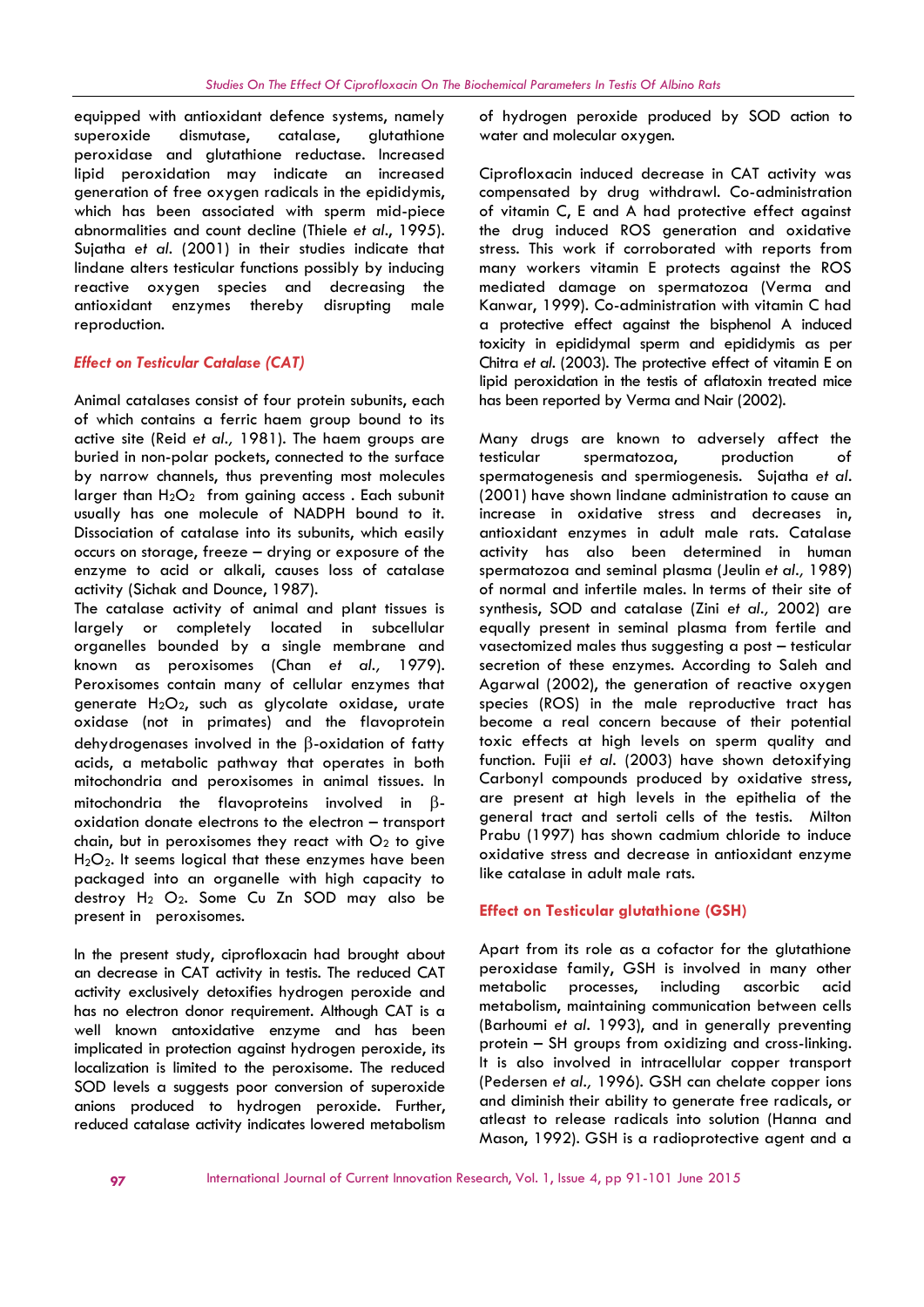cofactor for several enzymes in different metrabolic pathways, including glyoxylases (Thornalley, 1996) and enzymes involved in leukotriene synthesis.

Glutathione also plays a role in protein folding and the degradation of proteins with disulphide bonds, such as insulin (the first step in insulin removal is cleavage of disulphide bridges linking the two peptide chains (Bellis *et al.,* 1994). Glutathione is also involved in the metabolism of herbicides, pesticides and *Xenobiotics* ('foreign compounds') generally in both animal and plant tissues (Hayes and Pulford, 1995).

Many xenobiotics supplied to living organisms are metabolized by conjugation with GSH, catalysed by glutathione S-transferase (GST) enzymes.

It is much more difficult to a deplete mitochondrial GSH than cytosolic GSH. Very severe GSH depletion in animals leads to widespread mitochondrial damage

(e.g. to Kidney, liver, lung, brain and eye) (Meister, 1995). Tissue injury is ameliorated by replacing GSH, e.g. with a GSH 'delivery agent' such as GSH ethyl or methyl esters. Mitochondria cannot synthesize GSH and must absorb it form the cytoplasm through an inner membrane transporter.

Glutathione peroxidases (GPX) / detoxify various peroxides using the reduced form of glutathione (GSH) as an electron donor and constitute a large family of groups (Brigelius-Flohe, 1999). These enzymes are classified into two groups in terms of the active site amino acid one of which contains selenocysteine (sec) at its active center, while the other does not. Since selenium (se) deficiency is related to male infertility, the relationship between GPX activity and male fertility has been debated (Hansen and Deguchi, 1996). At least four isozymes belong to selenium-containing GPX in mammals. The cytisolic form, GPX 1 is widely distributed in tissues and has been most extensively investigated (Fujii *et al.,* 2002). GPX 1, like other antoxidative enzymes, prevents apoptosis induced by oxidative stress and other stimuli (Kayanoki *et al.,* 1996). GPX 2 and GPX 3 are gastrointestinal and plasma forms, respectively, and number of studies on then regarding the reproductive process have appeared. GPX is a non-selenium enzyme and, hence, should be classified in to the non selenium-development GPX group. Because it is named so and is highly associated with the male reproductive system. GPX is expressed exclusively in the epididymis (Hall *et al.,* 1998) and is secreted and present in the caput and

cauda epididymides lumens. (Rejraji *et al.,* 2002). The binding of GPX 5 to sperm membrane has also been reported. Thus, the protection of the sperm membrane against peroxidation is a possible function of this epididymis-specific is form (Vernet *et al.,* 1999). Since selenium deficiency causes male infertility and sec-containing GPX is suspected to be a candidate for the defective molecule non-selenium type GPX 5 is speculated to serve as the back up enzyme for the sec-containing GPX. The activity of non selenium dependent GPX is low and, hence, its contribution as a GSH-dependent peroxide scavenger is ambiguous.

In the present study, there was an increase in lipid peroxidation process and lowered glutathione concentration after ciprofloxain treatment at both low and high doses.

The lowered glutathione suggests an inhibition if glutathione induced cell protection against oxidative damage and membrane lipid peroxidation. Co administration with vitamin's C, E, and A had a protective effect on glutathione levels which were raised above the drug induced decrease. This observation suggests the expression of anti-oxidant effects of these vitamins. Vitamin A appear to be more effective in this action compared to others.

The decrease in reduced glutathione, an endogenous antioxidant, levels in azoospermic and oligozoospermic conditions may cause disruption in the membrane integrity of spermazoa as a consequence of increased oxidative stress. Co administration with vitamin C, E and A protects against the ROS mediated damage on spermatozoa. Vitamin E supplementation could be of clinical importance for prolonged spermatozoal storage whenever needed (Verma and Kanwar, 1999). Co administration with vitamin C had protective effect against bisphenol A-induced toxicity in epididymal sperm and epididymis (Chitra *et al.,* 2003)

Many drugs are known to adversely affect the testicular spermatozoa production of spermatogenesis and spermiogenesis. Milton Prabu, (1997) has shown cadmium chloride induced oxidative stress and decreases in antioxidant protein, the glutathione. Chitra *et al.* (2003) have shown Bisphenol A administration to cause increase in oxidative stress in epididymis and to cause degeneration of the epididymal epithelium of rats. Bhardwaj *et al.* (2000) have shown the decrease in glutathione, an endogenous antioxidant, levels in azoospermic and oligozoospermic conditions cause disruption in the integrity of spermatozoa as a consequence of increased oxidative stress.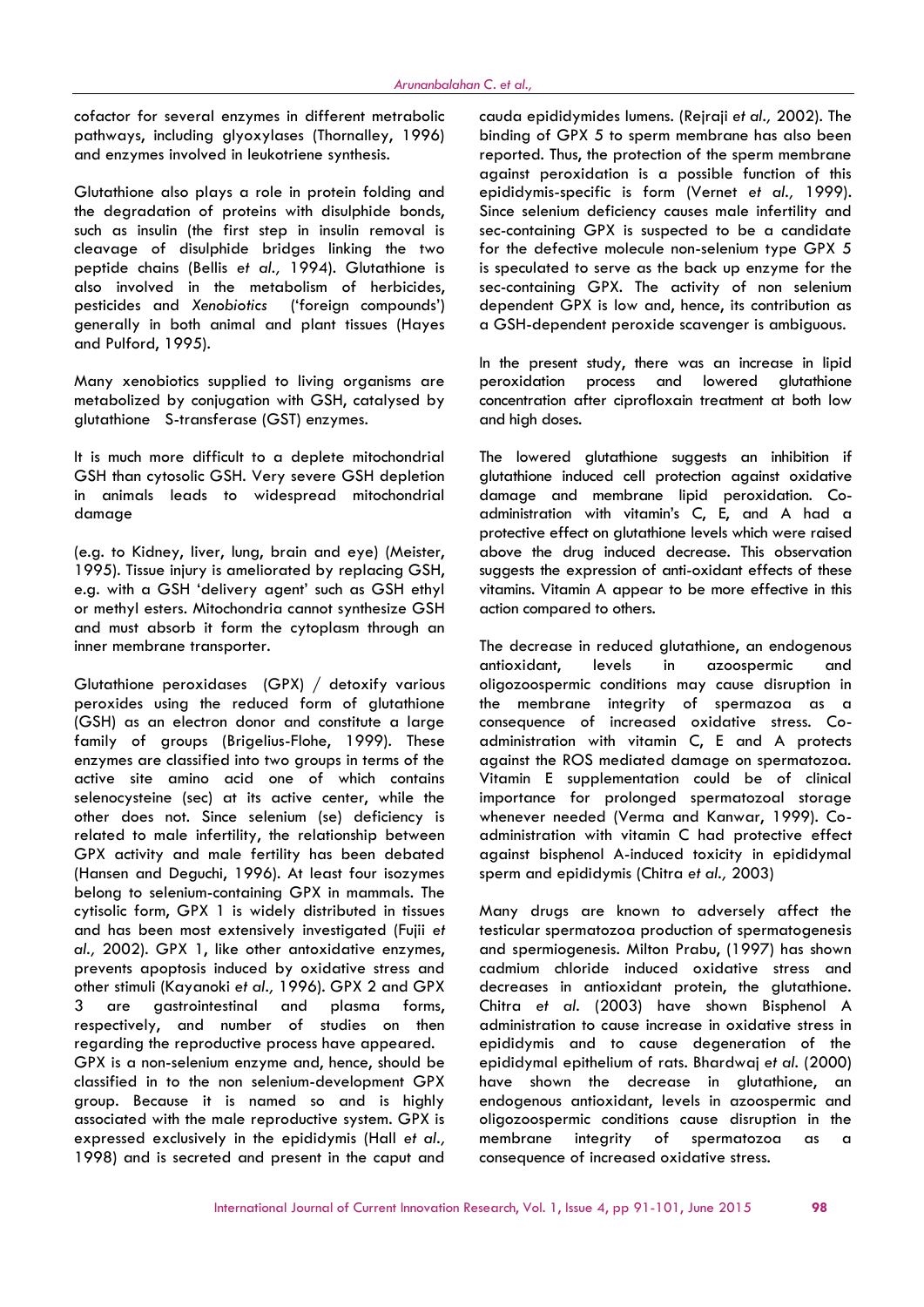## **REFERENCES**

- Akil, M., Amos, R.S. and Stewart, D. (1996). Infertility may sometimes be associated with NSAID consumption. *Br. J. Rheumatol.,* 37(1): 76 -78.
- Barhoumi, R., Jeffery A. Bowen, Lisa S. Stein, Jana Echols, and Robert C. Burghardp (1993). Concurrent analysis of intracellular GSH content and gap junctional intercellular communication. *Cytometry*, 14: 747.
- Bellis, S.L., Grosvenor, W., Kass Simon, G. and Rhoads, D.E. (1994) Affinity purification of Hydra glutathione binding proteins. *FEBS Lett,* 354:320 - 324 .
- Beskid, G., Prosser, B. and La, T. (1993). A multicentre study on the comparative *in vitro* activity of fleroxacin and three other quinolones. *Am. J. Med.,* 94 (Suppl 3A): 2 - 8.
- Beutler, E. and Ketley, B.N. (1963). The effect of sodium nitrate on RBC glutathione. *Experentia.,* 29: 96 - 97.
- Bhardwaj, A., Verma, A., Majumdar, S. and Khanduja, K.L. (2000). Status of vitamin E and reduced glutathione in semen of oligozoospermic and azoospermic patients. *Asian J. Androl.,* 2 : 225-228.
- Brigelius Flohe, R. (1999). Tissue specific functions of individual glutathione peroxidases. *Free Radic. Biol. Med.,* 27: 951-65.
- Chan V., Wang. C. and Yeung. R.T.T (1979). Effects of heroin addiction on thyrotrophin, thyroid hormones and prolactin secretion in men. *Clin. Endocrinol.* (oxf) 10: 557.
- Cheolpark, N., Jun Park. H., Milee, K. and Gil Shin, D. (2003). Free radical scavenger effect of rebamipide in sperm processing and cryopreservation. *Asian J. Androl.,* 5 : 195-201.
- Cherubin, C.E., Eng, R.H.K., Smith, S.M. and Tan, E.N. (1992). A comparison of antimicrobial activity of ofloxacin, L-Ofloxacin and other oral agents for respiratory pathogens. *Diagn. Microbial. Infect Dis.,* 15: 141-144.
- Chitra, K.C., Latchoumycandane, C. and Mathur, P.P. (1999). Chronic effect of endosulfan on the testicular functions of rat. *Asian J. Androl.,* 4 : 203-206.
- Chitra, K.C., Ramachandra Rao, K. and Mathur, P.P. (2003). Effect of bisphenol A and Co administration of bisphenol A and vitamin C on eipididymis of adult rats : A histological and biochemical study. *Asian J. Androl.,* 5 : 203-208.
- Das, U.B., Mallick, M., Debnath, J.M. and Ghosh, D. (2002). Protective effect of acorbic acid on cyclophosphamide – induced testicular

gametogenic and androgenic disorders in male rats. *Asian J. Androl.,* 4 : 201-207.

- Flint, D. H., Tuminello, J. F. and Emptage, M. H. (1993). The inactivation of Fe - S cluster containing hydro-lyases by O<sup>\*</sup>2. J. Biol. Chem., 268 : 22369.
- Fujii, J. Iuchi, Y., Matsuki, S. and Ishii, T. (2003). Co operative function of antioxidant and redox systems against oxidative stress in male reproductive tissues. Asian J. Anrol., 5: 231-242.
- Fujii, T., Endo, T., Fujii, J. and Taniguchi, N. (2002). Differential expression of glutathione reductase and cytosolic glutathione peroxidase, GPX 1, in developing rat lungs and kidneys. *Free Radic. Res.,* 36: 1041-1049.
- Gardner, R .Paul, Dee-Dee H. Nguyen, and Carl W. White (1994). Aconitase is a sensitive and critical target of  $O_2$  poisoning in cultured mammalian cells and in rat lungs. *Proc. Natl. Acad. Sci.,* USA.( 91) : 12248 -12252.
- *Gaudu, P.,* Nivière, V., Petillot, Y., Kauppi, B. and (1996). The irreversible inactivation of ribonuleotide reductase from E. coli by O<sup>•</sup>2<sup>-</sup>. *FEBS Lett.*, 387 : 137.
- Hall, L., Williams, K., Perry, A.C., Frayne, J. and Jury, J.A. (1998). The majority of human glutathione peroxidase type 5 (GPX5) transcripts are incorrectly spliced : implications for the role of GPX5 in the male reproductive tract. *Biochem. J.,* 333: 5-9
- Halliwell, B. and Gutteridge, J.M.C. (1999). (eds.) Free Radicals in Biology and Medicine, 3rd (ed). Oxford : Oxford University Press, New York, USA.
- Halliwell, H.B. (1993). The reactions of free radicals with oxygen in solution. *J. Am. Chem. Soc.,* 12 :139-145
- Hanna, P.M. and Mason, R.P. (1992). Direct evidence for inhibition of free radical formation from Cu (I) and  $H_2O_2$  by GSH and other potential ligands using the EPR spin – trapping technique. *Arch. Biochem. Biophys.,* 295: 205.
- Hansen, J.L. and Deguchi, Y. (1996). Selenium and fertility in animals and man – a review. *Acta. Vet. Scand.,* 37: 19-30.
- Hartree, E.E. and Mann, T. (1960). Crystalline lysoplasmalogen (lysophosphatidal choline) : preparation from heart muscle and action on erythrocytes and spermatozoa. *Biochem. J.,* 75 : 251.
- Hayes, J.D. and Pulford, D.J. (1995). The glutathione –s-transferase supergene family : regulation of GST and the contribution of the isoenzymes to cancer chemoprotection and drug resistance. *Crit. Rev. Biochem. Mol. Biol.,* 30: 445.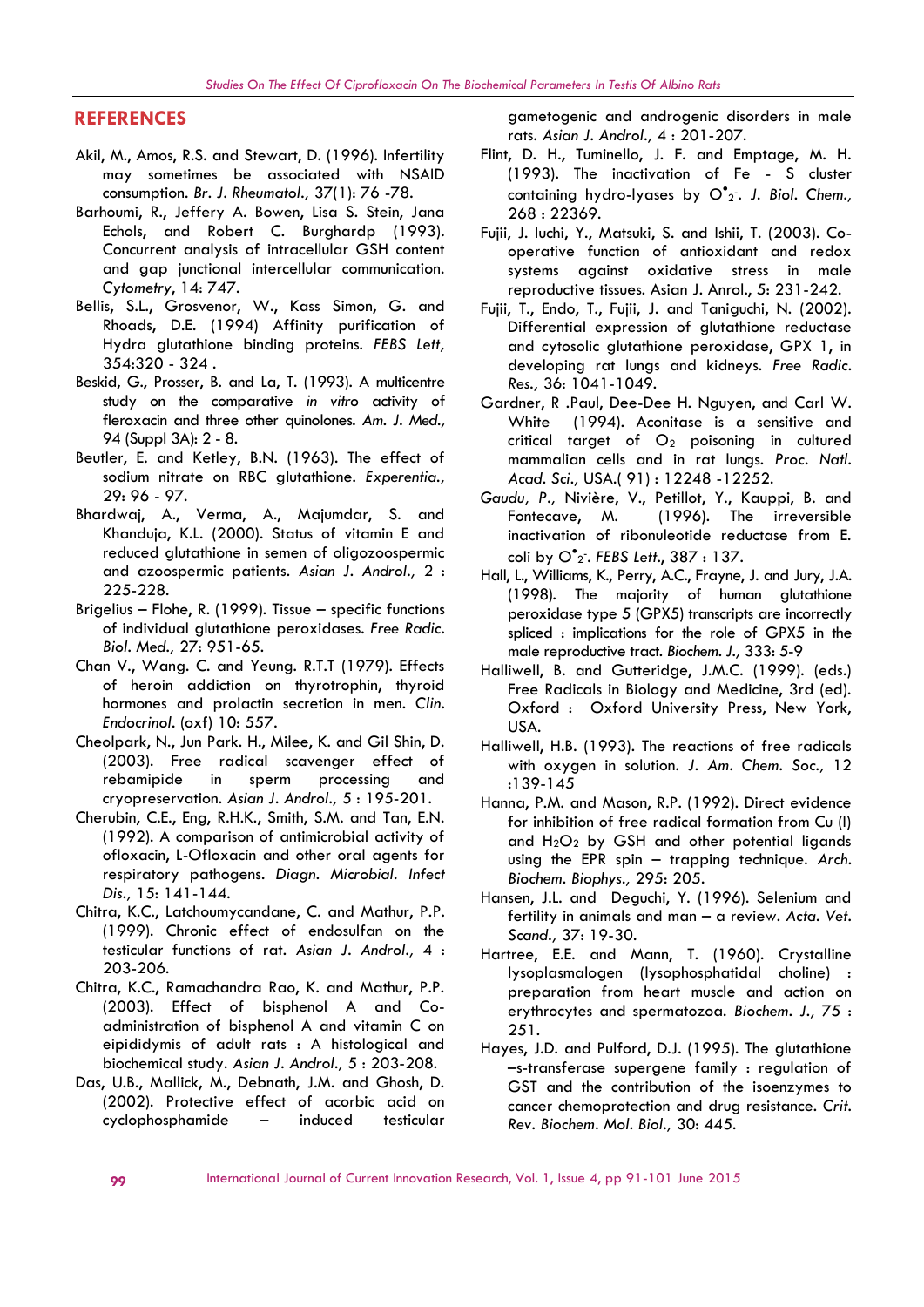- Hubbell, K. (1996). Problems and pitfalls in providing acute and short term pain relief with nonsteroid as anti-inflammatory agents. *J. La. State Med. Soc. (US),* 148 (1): 138.
- Jeulin, C., Soufir, J.C., Weber, P. Laval Martin, D. and Calvayrac, R. (1989). Catalase activity in human spermatozoa and seminal plasma. *Gamete. Res.* 24: 185-196.
- Jones, R. and Mann, T. (1976). Lipid peroxides in spermatozoa : Formation, role of plasmalogen, and physiological significance. *Proc. R Soc. Lond (Biol)*., 193 : 317.
- Jones, R. and Mann, T. (1977). Toxicity of exogenous fatty acid peroxides towards spermatozoa. *J. Reprod. Fertil.,* 50 : 255.
- Kakkar, A., Hartmann, D., and Hornig, D. (1984). A modified spectrophotometric assay of superoxide dismutase. *Indian J. Biochem. Biophy.,* 211 : 131- 132.
- Kayanoki, Y., Fujii, J., Islam, K.N., Suzuki, K., Kawata, S. and Matsuzawa, Y. (1996). The protective role of glutathione peroxidase in apoptosis induced by reactive oxygen species. *J. Biochem.,* 119: 817-822.
- Khuder, S.A. and Mutgi, A.B. (2001). Breast cancer ad NSAID use : a metal analysis. *Br. J. Cancer.,* 84(9) : 1188-1192.
- Klopman, G., Li, J., Wang, S., Pearson, A.J., Chang, K., Jacobs, M. R. (1994). *In vitro* anti-mycobacterium activities of quinolones : predicted active structure and

mechanistic considerations. *Anti micro Agents Chemother,* 38: 1794-1804.

- Mann, T. and Lutwak Mann, C. (1948). Studies on the metabolism of semen. Aerobic and anaerobic utilization of fructose by spermatozoa and seminal vesicles. *Biochem. J.,* 43 : 266.
- Mann, T., Jones, R. and Sherins, R. (1980). Oxygen damage, lipid peroxidation and motility of spermatozoa. *In* : Sterinberges, A. Steinberger, E. (eds). Testicular development, structure and function. Raven Press, New York,: 497.
- Masaki, J. (1974). Phospholipids and their hydrolysing enzymes in bull semen as a factor concerned with sperm motility. *Jap. Agric. Res. Quart.,* 8 : 54.
- Mead, J.F., (1976). Free radicals in biology, Pryor, W.A. (eds) 1 : 51.
- Meister, A. (1995). Mitochondrial changes associated with glutathione deficiency. *Biochem. Biophys. Acta.,* 1217: 35.
- Milton Prabu, S. (1997). Protective role of *Phyllanthus niruri* against cadmium induced toxicity in male albino mice (Swiss). M.Phil. Disseratation, Annamalai University, Annamalai Nagar, India.
- Needs, C.J., and Brooks, P.M. (1985). Antirheumatic medication in pregnancy. *Br. J. Rheumatol.,* 24: 282-290.
- Nichens, W.G. and Samuelson, B. (1968). Formation of Malonaldehyde from arachidonate during microsomal lipid peroxidation, 5: 269-279.
- Ostensen, M and Ostensen, H. (1996). Safety of nonsteroidal anti-inflammatory drugs in pregnant patients with rheumatic disease. *J. Rheumatiol.,* 23: 1045-1049.
- Ostensen, M. (1998). Non steroidal anti-inflammatory drugs the during pregnancy. *Scand. J. Rhematol. Suppl.,* 107: 128-132.
- Painham, M.J. (1991) *In :* Drugs Today, 27 (431).
- Pedersen, Jens Z. Christian Steinkühler, Ulrich Weser Giuseppe Rotilio (1996). Copperglutathione complexes under physiological conditions: structures in solution different from the solid state coordination, *Biometals,* 9: 3-9.
- Prosser, B. La, T. and Beskid, G. (1995). Multicenter *in vitro* comparative study of fluoroquinolones against 25, 129 Gram positive and Gram negative clinical isolates. *Diagn Microbial Infect Dis,* 21: 33-45.
- Reid, T.J. III., Vainshtein, B.K., Melik-Adamyan, W.R., Barynin, V.V., Vagin, A.A., Grebenko, A.I., Borisov, V. and Bartels. V. (1981). Structure and heme environment of beef liver catalase at 2.5 Å resolution. *Proc. Natl. Acad. Sci. USA*, 78: 4767 - 4771.
- Rejraji, H., Vernet, P. and Drevet, J.R. (2002). GPX5 is present in the mouse caput and cauda eipididymidis lumen at three different locations. *Mol. Reprod. Dev.,* 63: 96-103.
- *Rumsey, S.C.,* Kwon, O., Xu, G.W., Burant, C.F., Simpson, I. and Levine, M. (1997). Glucose transporter isoforms. GLUT1 and GLUT3 transport dehydroascorbic acid. *J. Biol. Chem.,* 272 : 18982 - 18989.
- Saleh, A. and Agarwal, A. (2002). Oxidative stress and male infertility : From Research Bench to clinical practice. *J. Androl.,* 23: 737-752.
- Schaefer, D. M., Liu, Q., Faustman, C. and Yin, M-C. (1995). Supranutritional administration of vitamins E and C improves oxidative stability of beef. *J. Nutr*. 125:1792S-1798S.
- Schorah, C.J., Downing, C., Piripitsi, A., Gallivan, L., Al-Hazaa, A.H., Sanderson, M.J. and Bodenham, A. (1996). Total vitamin C, ascorbic acid, and dehydroascorbic acid concentrations in plasma of critically ill patients. *Am J Clin Nutr*; 63(5):760- 765.
- Shanidi, D.Y., Eslerbauer, H., Zollner, H. and Schanur, R.S. (1992). Hydroxy alkenals. Cytotoxic